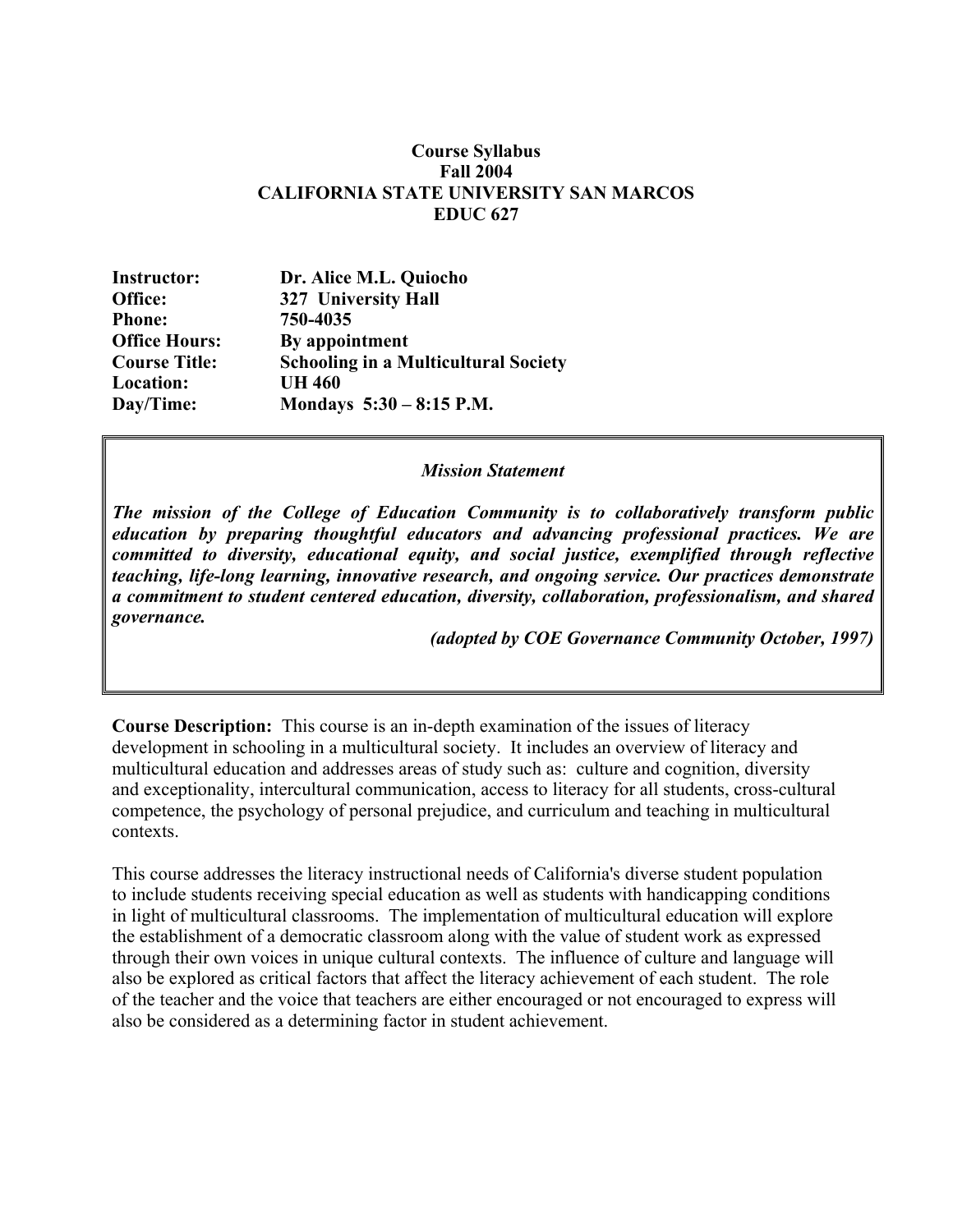### **Authorization to Teach English Learners**

This credential program has been specifically designed to prepare teachers for the diversity of languages often encountered in California public school classrooms. The authorization to teach English learners is met through the infusion of content and experiences within the credential program, as well as additional coursework. Students successfully completing this program receive a credential with authorization to teach English learners.

(approved by CCTC in SB 2042 Program Standards, August 02))

#### **Students with Disabilities Requiring Reasonable Accommodations.**

Students are approved for services through the Disabled Student Services Office (DSS). This office is located in Craven Hall 5205, and can be contacted by phone at (760) 750-4905, or TTY (760) 750-4909. Students authorized by DSS to receive reasonable accommodations should meet with their instructor during office hours or, in order to ensure confidentiality, in a more private setting.

### **Required Texts:**

Weiner, C. (2001) Preparing for success: Meeting the language and literacy needs of children from poverty homes. ECL Publications.

Christiansen, L. Reading, writing and rising up: Teaching about social justice and the power of the written word. Rethinking Schools.

Ayers, Hunt, Quinn. Teaching for social justice. 1998. New Press.

#### **Recommended:**

Kohl, H. I won't learn from you. The New Press.

Kozol, J. Ordinary resurrections. Crown.

Kozol, J. A fierce injustice: Apartheid schooling in America. Crown (Sept. 2005)

Intrator, S.M. Stories of the courage to teach. Jossey Bass

Palmer, P. The courage to teach. Jossey Bass.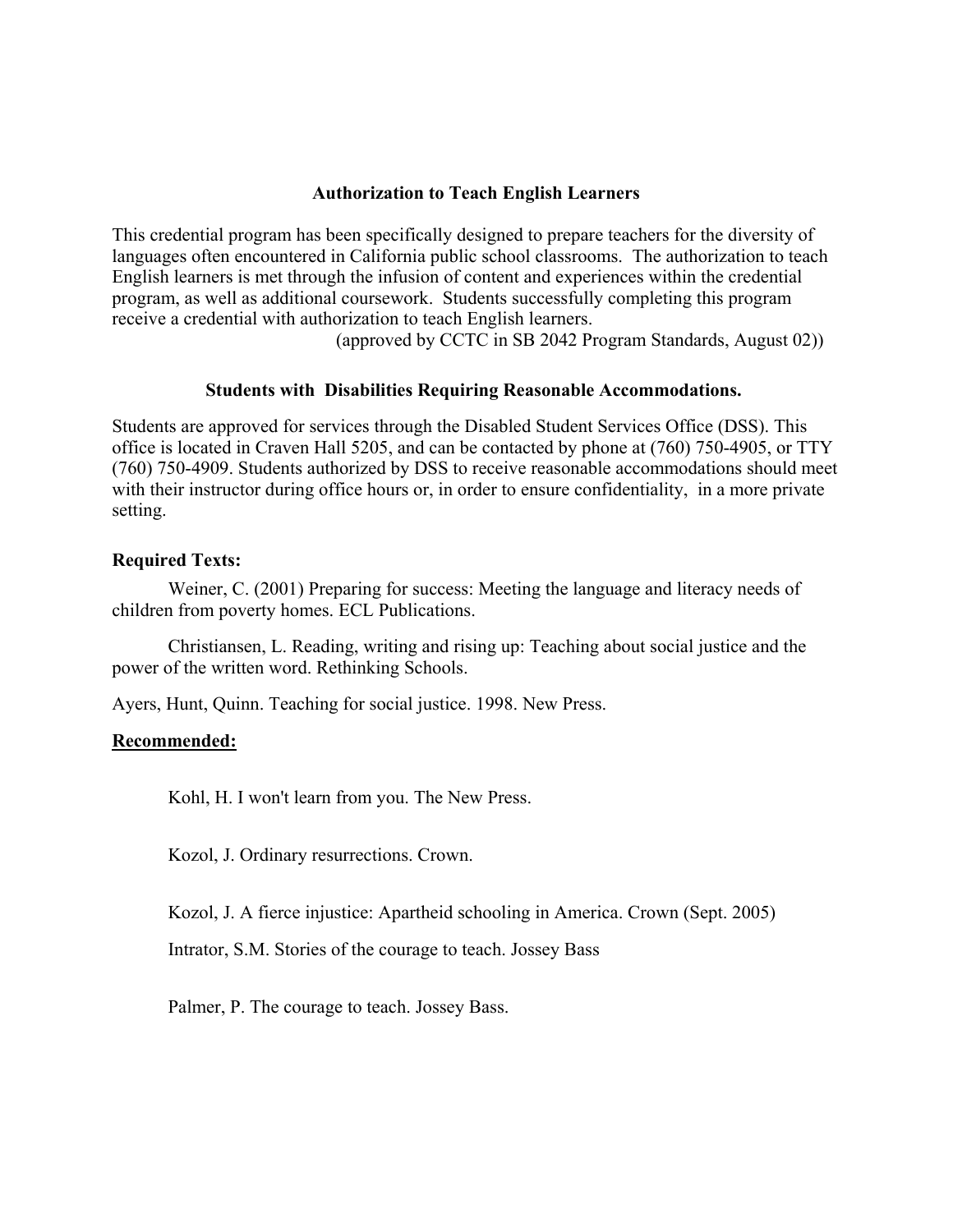Corwin, M. And still we rise: The trials and triumphs of twelve inner-city students. William Morrow and Co.

Christensen, Karp. (2003). Rethinking school reform: Views from the classroom.

Rethinking Schools.

Wink, J. Critical pedagogy. Longman. [The most recent edition, please.]

## **Required Projects:**

## **1. Longitudinal Study of a Group of Diverse Learners in One Grade Level (60 points)**

Purpose: The purpose for this project is for you to look at student achievement of culturally and linguistically diverse students over time to determine what happens to students within a system. The purpose is not to examine and criticize your school district. It is to look at opportunities made available to or denied children who are culturally and linguistically diverse.

## Components of the project:

Population: Select a group of ethnically and linguistically diverse students in a grade level who have attended your school for at least three years. Do a review of their school history and success or lack of success.

Data collection: Consider the following:

- Testing process when the children entered school. Were they tested? Which test was used? Tested in their primary Language? In English? What were the scores? What do the scores mean?
- Placement issues. Where were the children placed? What kinds of classrooms?
- Services received: What kind of services did the children receive? Were any referred to Special Education? Why? Are any in the SST process? Why? How many have been placed in special education?
- Re-classification: Were the children ever re-classified? What process was followed and is typically followed in your district?
- Look at the grades the children received over three years and look for patterns in terms of achievement. Match the history of each child with the present achievement of each child. Are there differences? What growth occurred? Have their CELDT scores increased? Plateaued?
- Analyze the data that you have collected and discuss how these students have progressed through the system.
- Factors of retention: Were these students retained? How many? Why?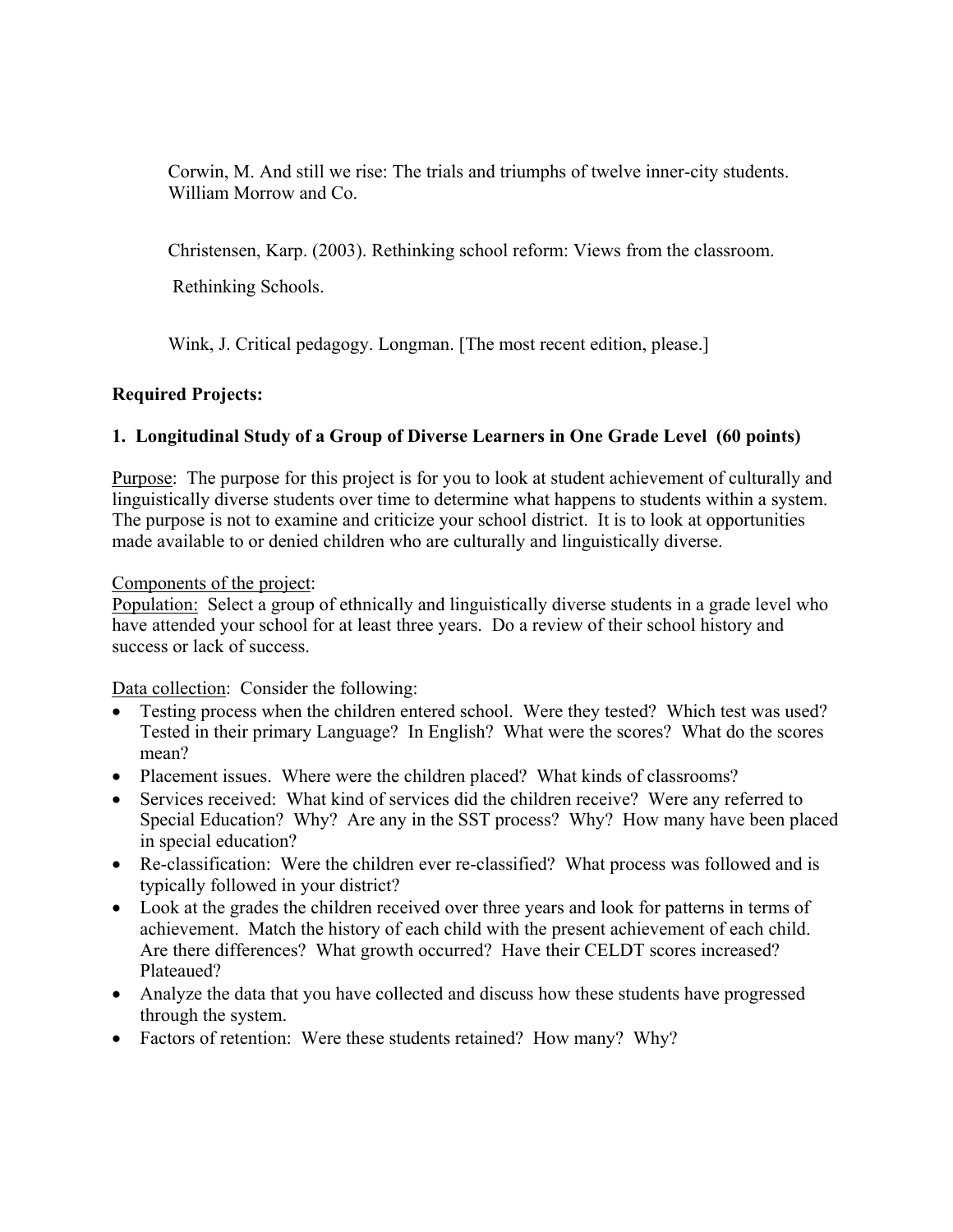Write-up: Write up your findings and develop a literacy (listening, reading, writing, oral language) plan for these children. What would you do to ensure equal access to grade level curriculum for these children? How will the state adopted materials be used to support academic growth? What additional support do these students need? How will you insure that will happen? What support and accountability will be necessary to ensure equal access and success?

## **2. The Follow-up Inquiry (80 points).**

Purpose: The purpose for the inquiry is to put faces on students who are struggling and have always struggled with schooling in one way or another. The second purpose for this inquiry is to tell the stories of these students; stories that are based on their real life experiences. You will tell the story of one student. In order to tell the story of your student, you will need to observe, research and think critically about traditional programs and curriculum in which schools and districts invest both time and money, and to discern if indeed these programs and curricula are rigorous enough and are designed to ensure that **all** students receive the same quality of curriculum and instruction. This is where the data you have gathered above will be helpful.

Address the following components in your project:

- Consider the factors you have researched in the previous project and select one student from that group to follow in-depth. This will be a case study of the student. What kind of instruction is occurring in the classroom to insure that this child is developing CALP? How can you assess that? (Refer to what you learned about assessment in EDUC 614 A & B.)
- Are the same standards we teach to English Only students being taught to this child?
- How are the English Development Standards being used?
- What accommodations are being made in the instruction to support the English language proficiency of this child in the best way possible?
- Gather primary data from student work, interviews/questionnaires with student responses, questionnaires with teachers, parents or other district/school community members.
- Make a home visit and talk to the parents or guardians of this child. Think about what you have learned from this home visit and match that with what is happening in school for this child. What changes need to occur to ensure success for this child?
- How would you develop a democratic classroom for this child, ensuring equity and equal access? Look at your own classroom and the process of democracy implemented in your classroom. What do you have to change to insure that all students' voices are heard? Make those changes and document how those changes have affected the literacy achievement of this student.
- What kind of learning scaffolds do you need to put in place or this student?
- What lessons have you learned from this experience and how are you going to take the learning and turn it into commitment and action?
- Now that you know all of this about this child, what recommendations do you suggest?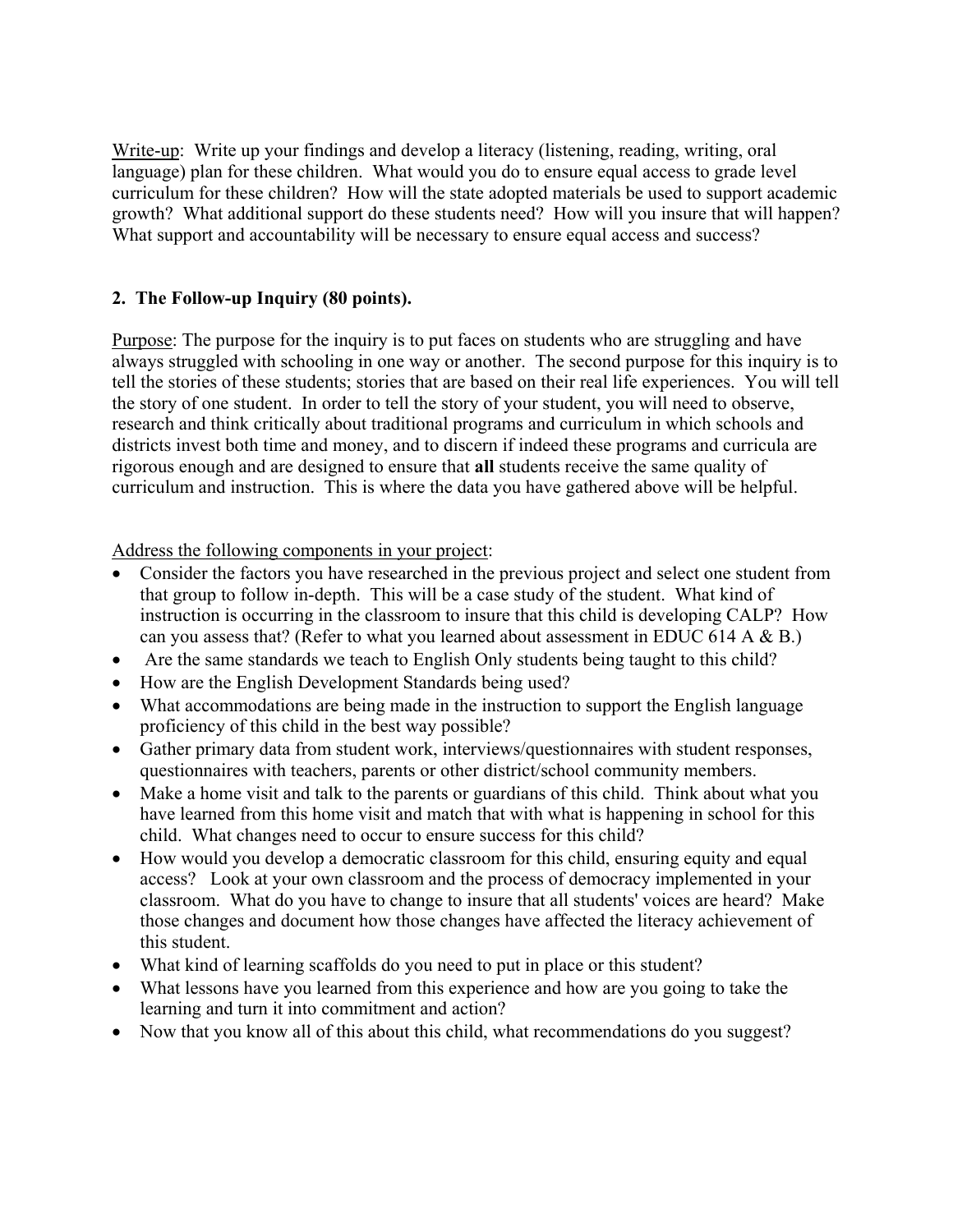Write-up. Write up your findings. Incorporate your data into your paper, not as lists of data, but rather as evidence and support for the point you are making. Include student work, data from interviews, observations and questions as supportive evidence. Add data lists in the *Appendices* at the end of your paper.

Please include all references that you used as a part of this paper in a *References* section. Submit two copies. I get a copy to keep.

**3. Recommended Literature – Book Clubs (60 points).** Select a book from the recommended list that you want to read. It is possible that you may be able to use what you read in this text to support and inform your inquiry. However, it does not have to do that. The idea is that you immerse yourself in a piece of reading that will peak your interest, inform and challenge your assumptions about schooling in America, and lead you to ask some questions about the public educational system and how the bureaucratic structure in which it operates supports or does not support student learning and achievement.

You are to keep a **reflective journal** while you read the text you have selected. Question the author. Challenge his/her assumptions. Let the author challenge your assumptions. Make this journal a dialogue between the author and yourself.

You will have the time to meet in book clubs to discuss your book with others who have selected the same text.

**Attendance and Participation (20 points).** Please plan to attend all classes. This class will be conducted as a seminar, encouraging your input, questions, challenges, ideas about the schooling of California's diverse student population. It will be important then, that you do all assigned readings and come to class ready to engage in open conversations about issues that grow out of the readings. Participation is as crucial as attendance.

 *Grading:* 

 $Total = 220$  Points Grades: Calculated by Percentage 100 - 95 A 94 - 93 A- $92 - 91$  B+ 90 - 89 B 88 - 87 B-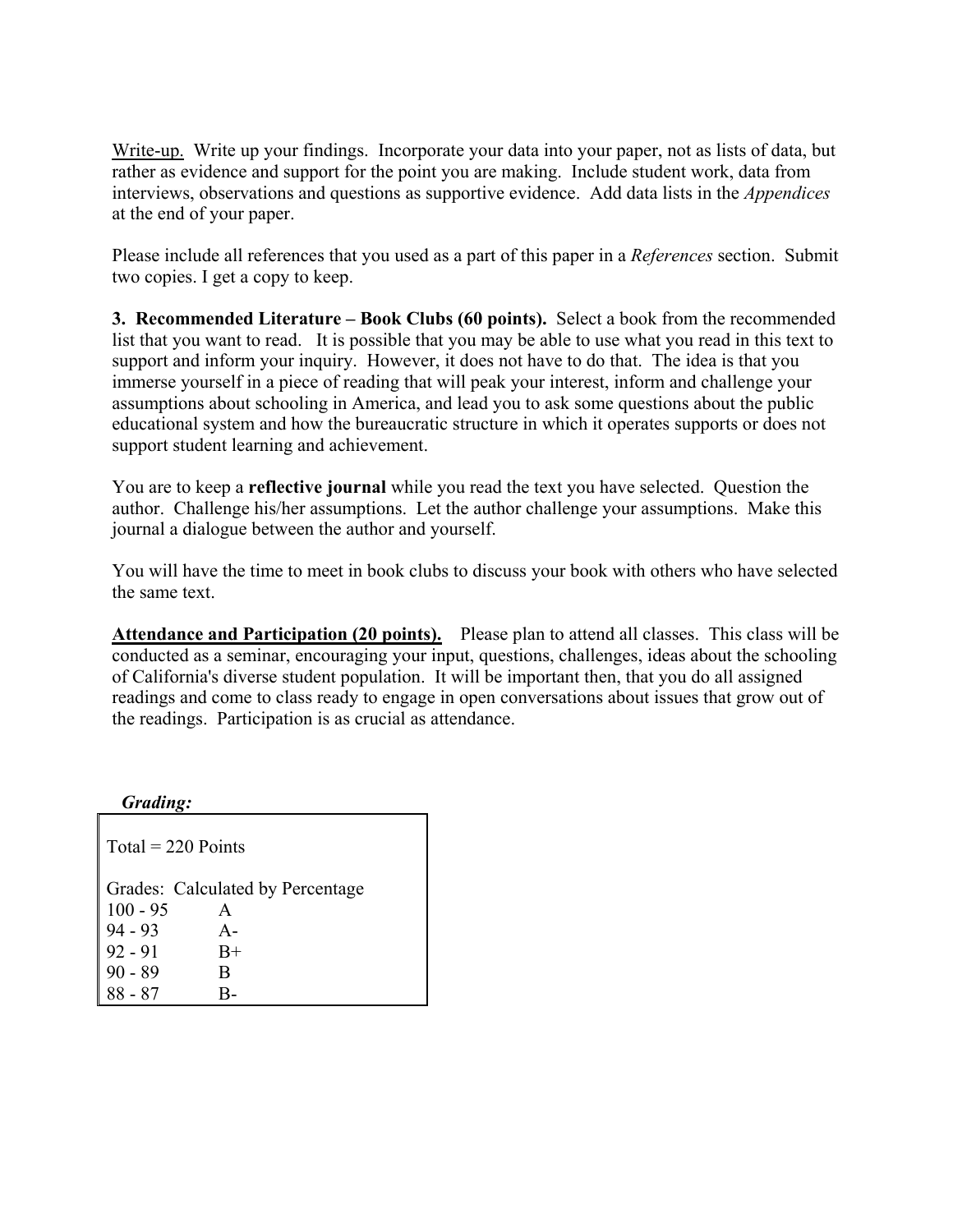## **Attendance Policy.**

*Due to the dynamic and interactive nature of courses in the College of Education, all students are expected to attend all classes and participate actively. At a minimum, students must attend more than 80% of class time, or s/he may not receive a passing grade for the course at the discretion of the instructor. Individual instructors may adopt more stringent attendance requirements. If you have extenuating circumstances, please contact the instructor as soon as possible.* 

## *Course Calendar*

# *This calendar is subject to revision based on student needs. Required texts help us think about ways to respond to the questions posed in the calendar.*

| <b>Date/Session</b> | <b>Topic</b>                                                   | <b>Readings</b> |
|---------------------|----------------------------------------------------------------|-----------------|
| Session 1           | Orientation, expectations and explanation of projects.         |                 |
|                     | What does social justice mean to you?                          |                 |
|                     | Think of a situation that you perceive as socially unjust. Why |                 |
|                     | is it socially unjust? What makes it that way? What do you     |                 |
|                     | see as our obligation to others in situations where social     |                 |
|                     | injustice is occurring?                                        |                 |
| Session 2           | Issues of diversity: Not as simple as you might think. The     |                 |
|                     | role of poverty: a legacy?                                     |                 |
|                     | Acknowledging and supporting diversity in the classroom.       |                 |
|                     | What does it mean to an individual who is definitely           |                 |
|                     | committed? Is there a price to pay?                            |                 |
| Session 3           | Learning and equality: How are these linked to social          |                 |
|                     | justice?                                                       |                 |
|                     | How do we insure student academic success?                     |                 |
| Session 4           | Examining our assumptions and beliefs: Who are we? What        |                 |
|                     | do we believe in? Does who we are influence how we teach       |                 |
|                     | for social justice? Are we open to others?                     |                 |
| Session 5           | Culture and learning: How do these factors affect the literacy |                 |
|                     | achievement of each student?                                   |                 |
| Session 6           | What is the obligation of the institution, the teacher, the    |                 |
|                     | system?                                                        |                 |
| Session 7           | Who are our students and what do they need?                    |                 |
|                     | What does the CELDT tells us about student achievement?        |                 |
|                     | How do CELDT results align with standardized tests used by     |                 |
|                     | districts?                                                     |                 |
|                     | How can we meet the language needs of students?                |                 |
| Session 8           | Focusing on the instructional needs of students:               |                 |
|                     | How do we align materials?                                     |                 |
| Session 9           | Does the system really support student needs?                  |                 |